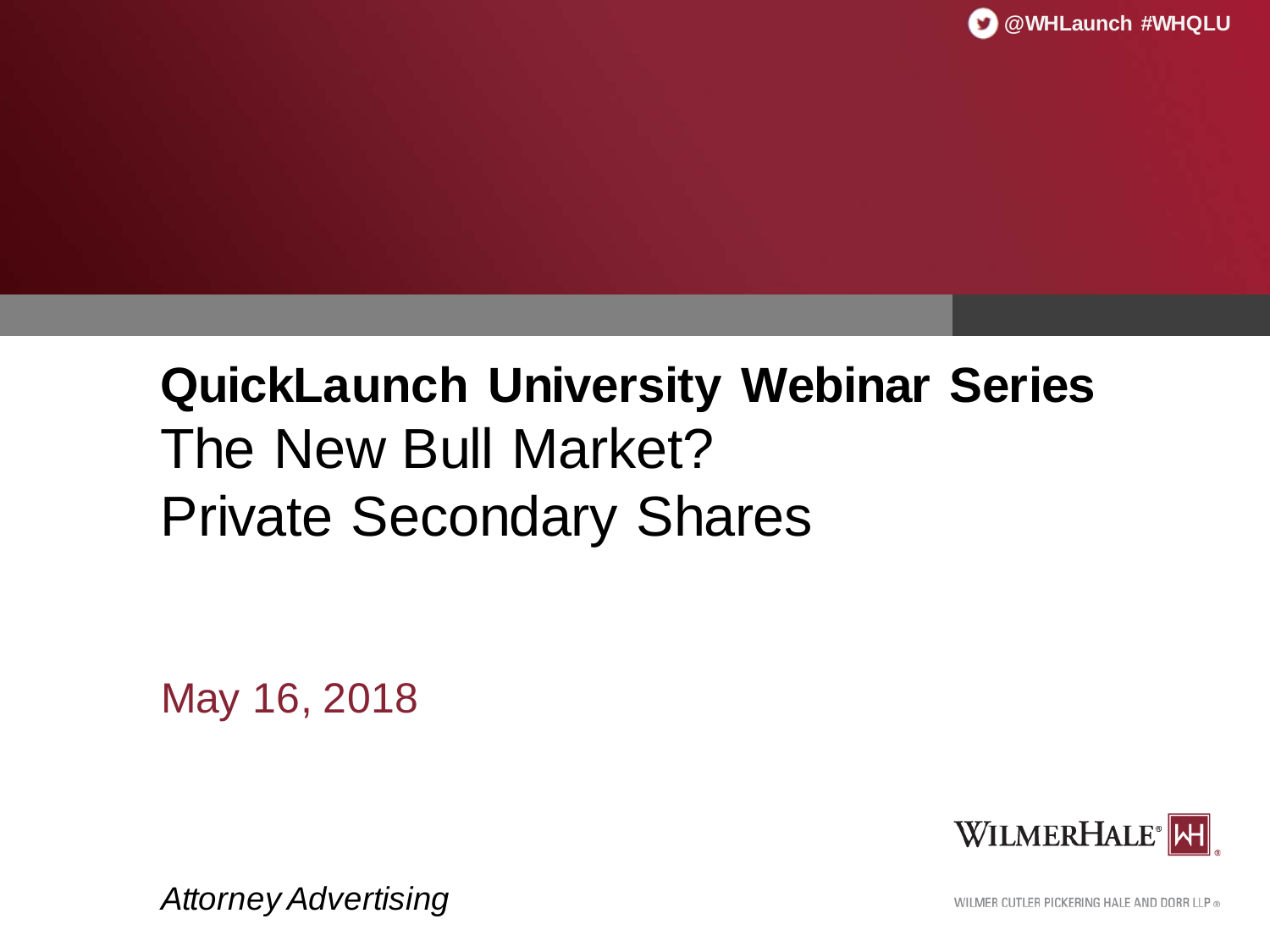#### Webinar Guidelines  $|\mathsf{H}|$

- Participants are in listen-only mode
- Submit questions via the Q&A box on the bottom right panel
- Questions will be answered as time permits
- WebEx customer support: +1 888 447 1119, press 2

*WilmerHale has been accredited by the New York State and California State Continuing Legal Education Boards as a provider of continuing legal education. This program is being planned with the intention to offer CLE credit in California and non-transitional credit in New York. This program, therefore, is being planned with the intention to offer CLE credit for experienced New York newly attorneys only. Attendees of this program may be able to claim England & Wales CPD for this program. WilmerHale is not an accredited provider of Virginia CLE, but we will apply for Virginia CLE credit if requested. The type and amount of credit awarded will be determined solely by the Virginia CLE Board. Attendees requesting CLE credit must attend the entire program.*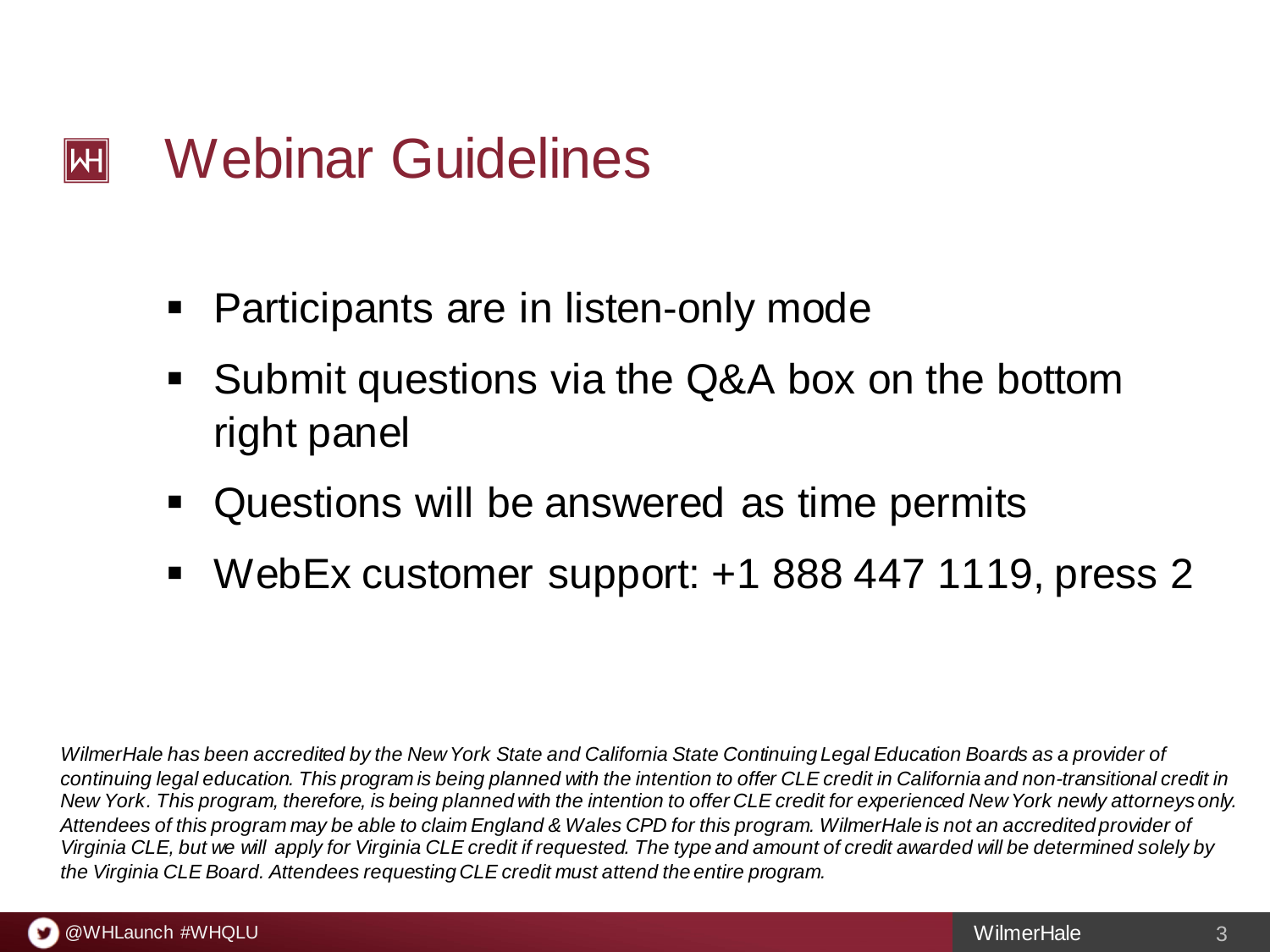



**David Gammell** Emerging Company Practice Co-Chair and **Partner WilmerHale** 



**Daniel Zimmermann Partner WilmerHale** 



**Kevin Gsell** Legal Channel Director Nasdaq Private Market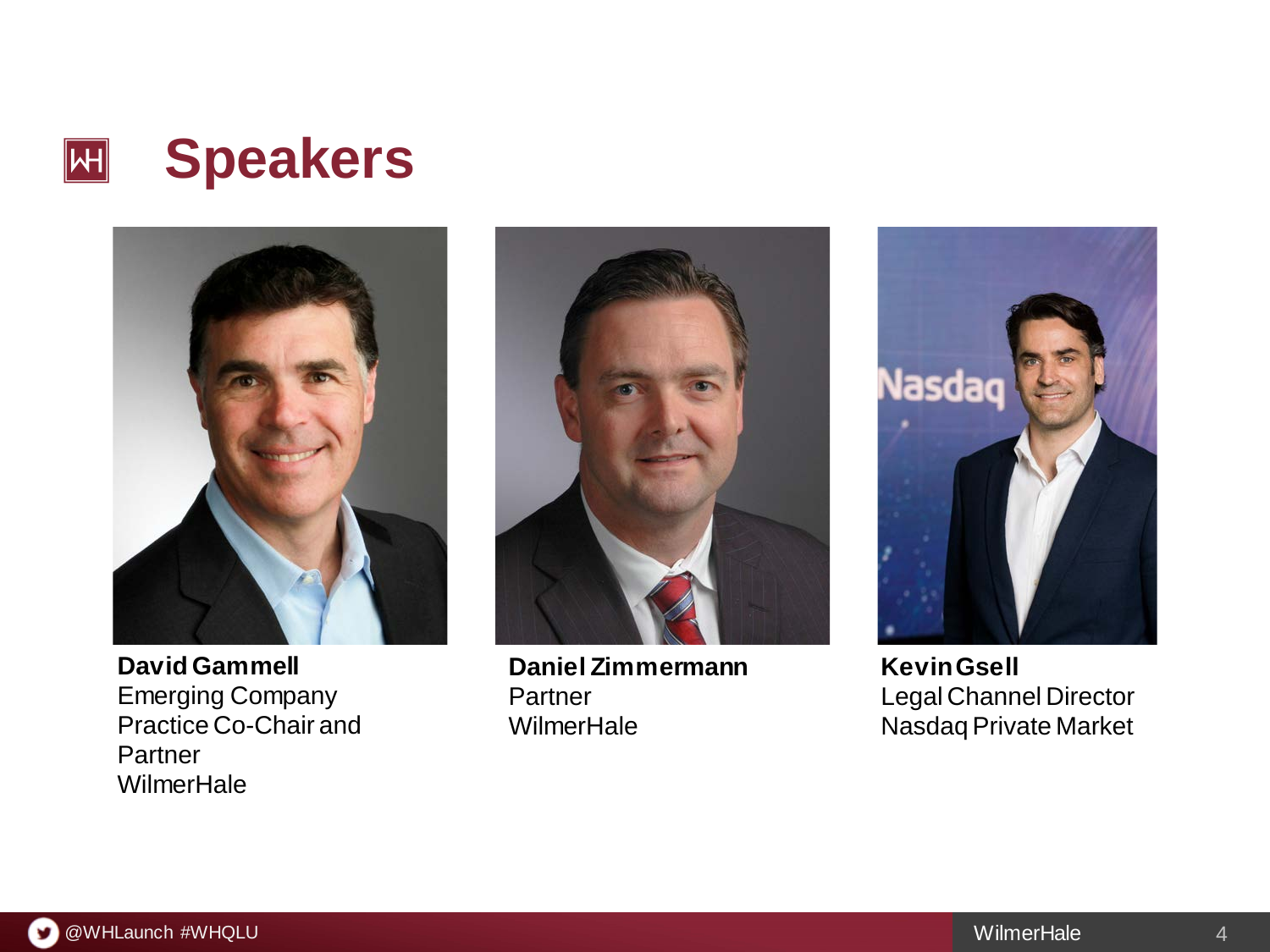#### Secondary Transactions Macro-Environment  $\mathsf{I}\mathsf{H}\mathsf{I}$

- Secondary Market Growth
	- Time to Liquidity (Unicorns and other epic animals)
	- Slow-down in IPOs (regulatory fervor)
	- M&A not only exit opportunity
	- Talent Retention
- Platform and Processes
	- Established Players
	- Established Processes
	- Appetite in Market is Large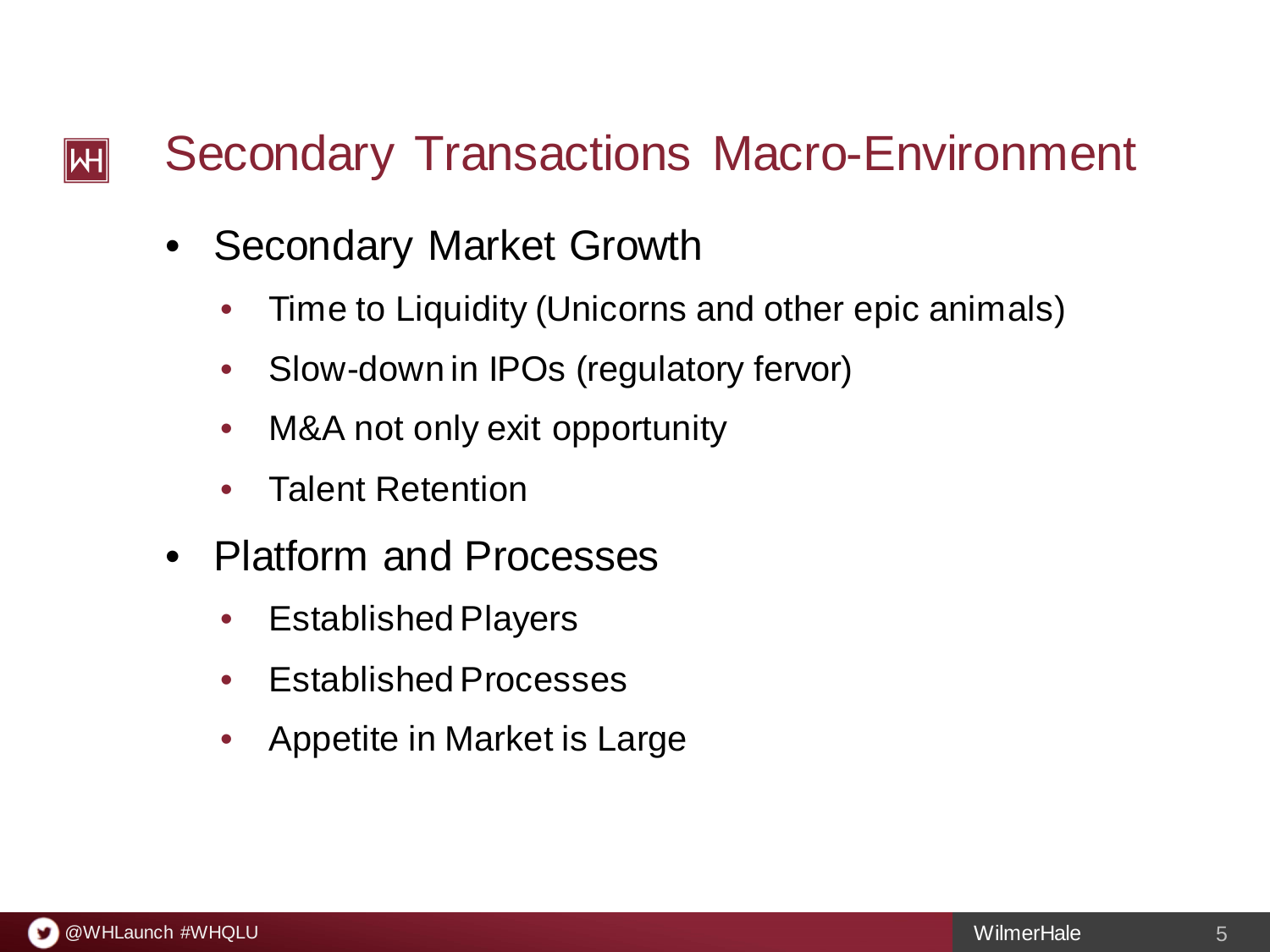# 2017 Trends – Nasdaq Private Market

Private liquidity sent mainstream as an accepted alternative

 $|\mathsf{H}|$ 

VC-fueled secondary "megadeals"

#### Geographic shift in adoptions from West to East Coast



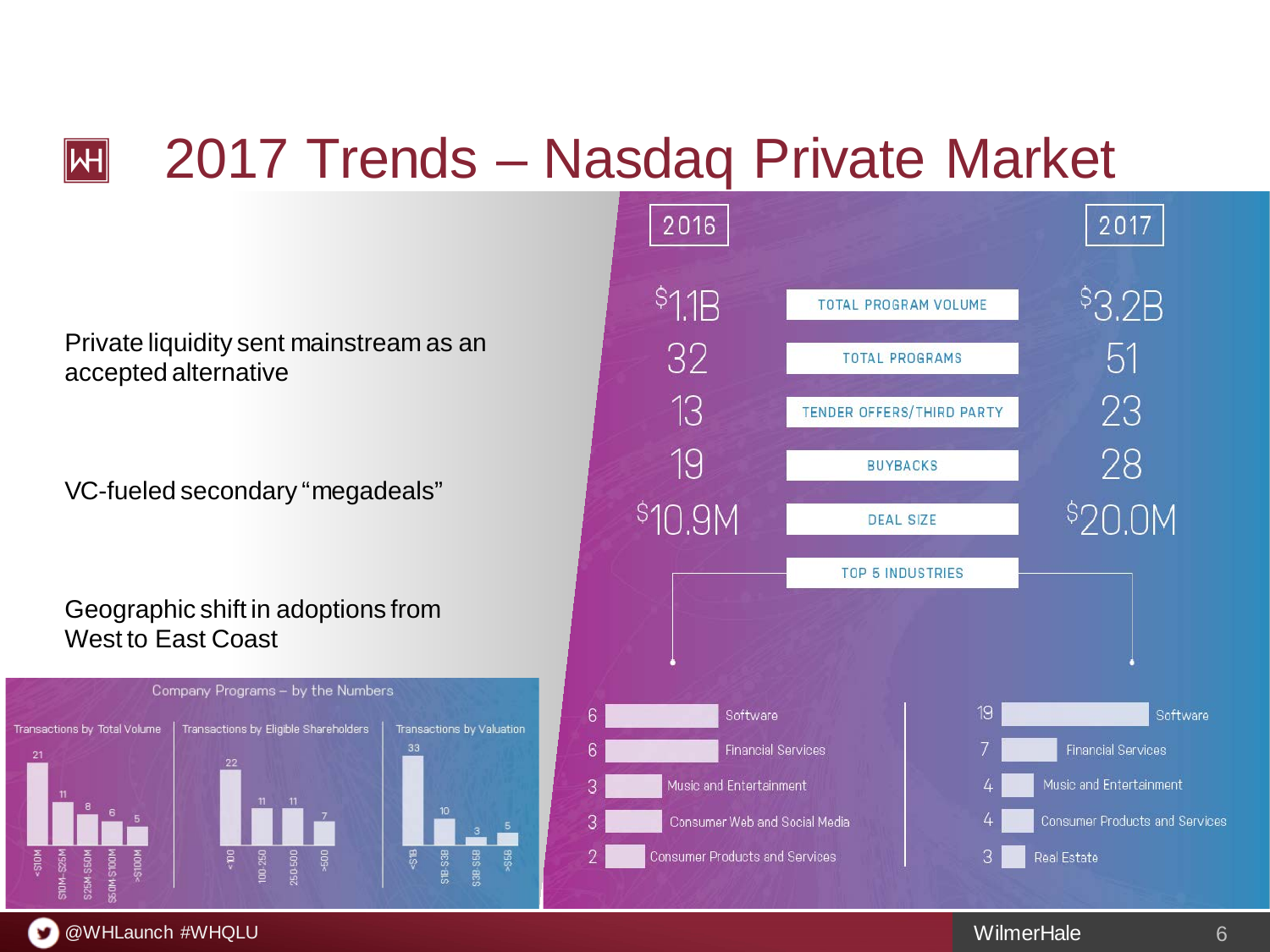## Who Is Dancing at This Party?  $|\mathsf{H}|$

## **Sellers**

- Founders and Early Employees
- Investors who need liquidity
- Company in connection with new capital raises and contemporaneous redemptions

## Buyers

- **Current investors**
- **VCs and Special Opportunity Funds**
- **Specialized Secondary Investors**
- Mutual, Interval and Crossover Funds
- Company in connection with new capital raises and contemporaneous redemptions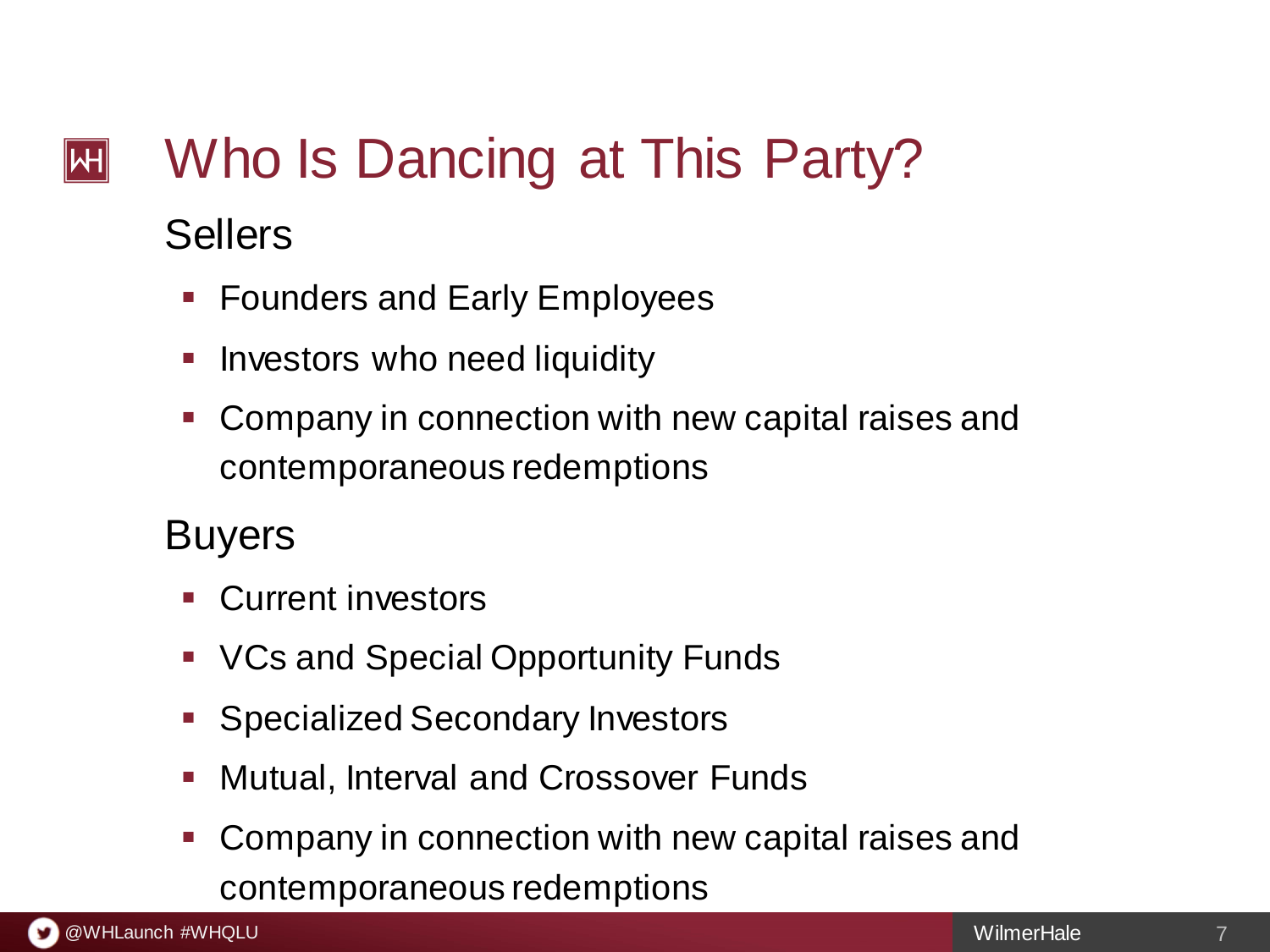#### **WHO CAN PARTICIPATE? HOW PROGRAMS ARE STRUCTURED.**

Nasdaq Private Market's technology allows for companies to customize unique transactions to fit their needs.



of companies allowed employees to sell 53%

of companies allowed founders to sell

of companies allowed investors to sell

41%

 $|\mathsf{H}|$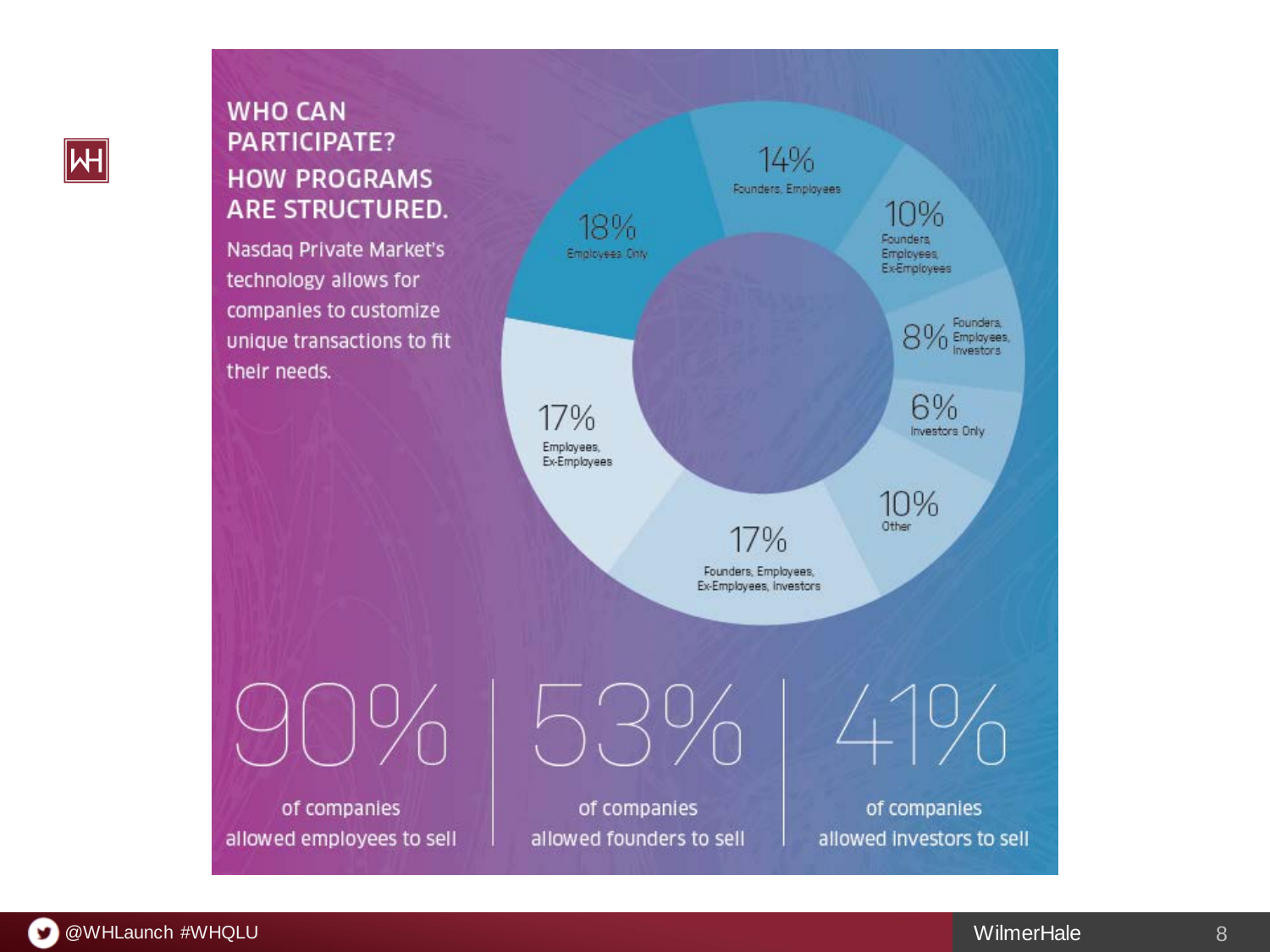#### Why Come to This Party?  $|\mathsf{H}|$

## **Companies**

- Control exit scenarios (M&A or going public)
- **Consolidate cap table**
- Provide liquidity
- Keep pay below or at market
- Employees/Optionees
	- Keep employees engaged and happy
	- Show value creation
	- Talent pool attraction and retention
	- Keeping up with the Jones's (public company RSUs)
	- Boost total compensation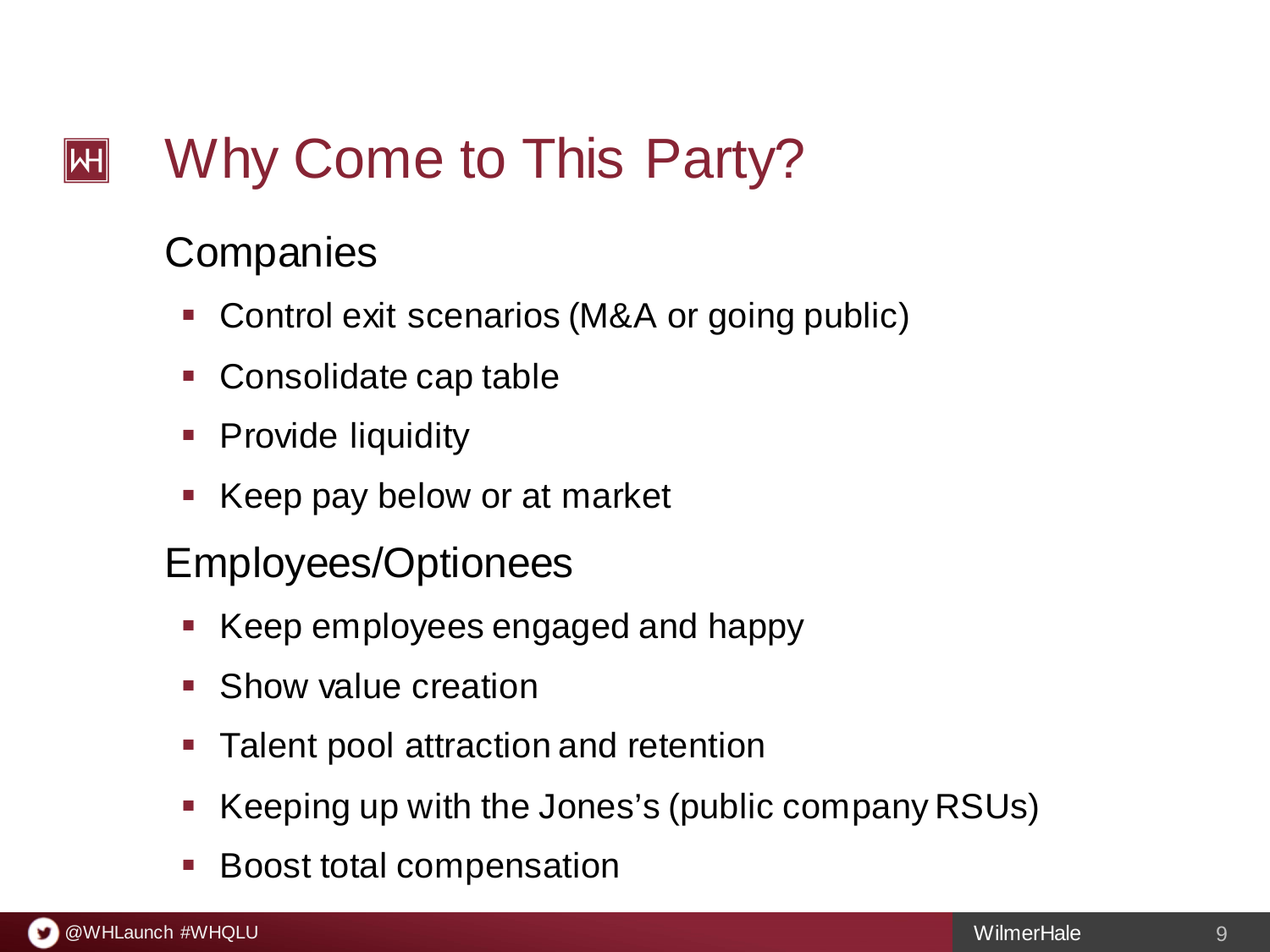

#### **WHERE IS SECONDARY CAPITAL COMING FROM?** IN 2017, VENTURE **CAPITAL BUYERS PUT THEIR DRY POWDER TO WORK.**

Nasdaq Private Market has deep working relationships with a wide-variety of buyers and supports toptier companies in locating the right investors.

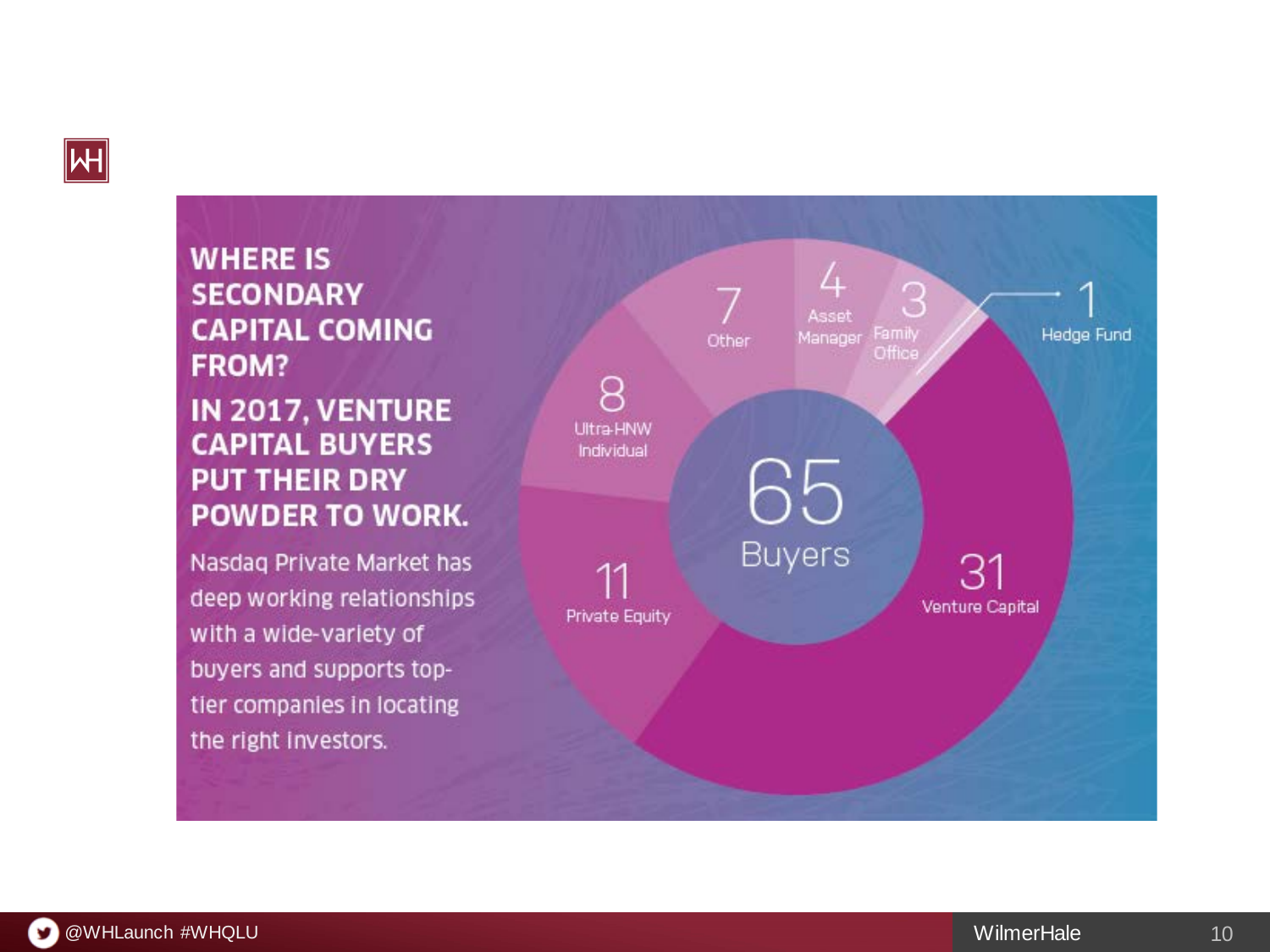#### How to Dance at This Party?  $|\mathsf{H}|$

## Company Tender Offers

- Valuation considerations (IRC Section 409A and fair market value)
- **Pricing Issues (Preferred Price vs. discounted price)**

## Third-Party Tender Offers

- Valuation considerations (IRC Section 409A and fair market value)
- Company inclusion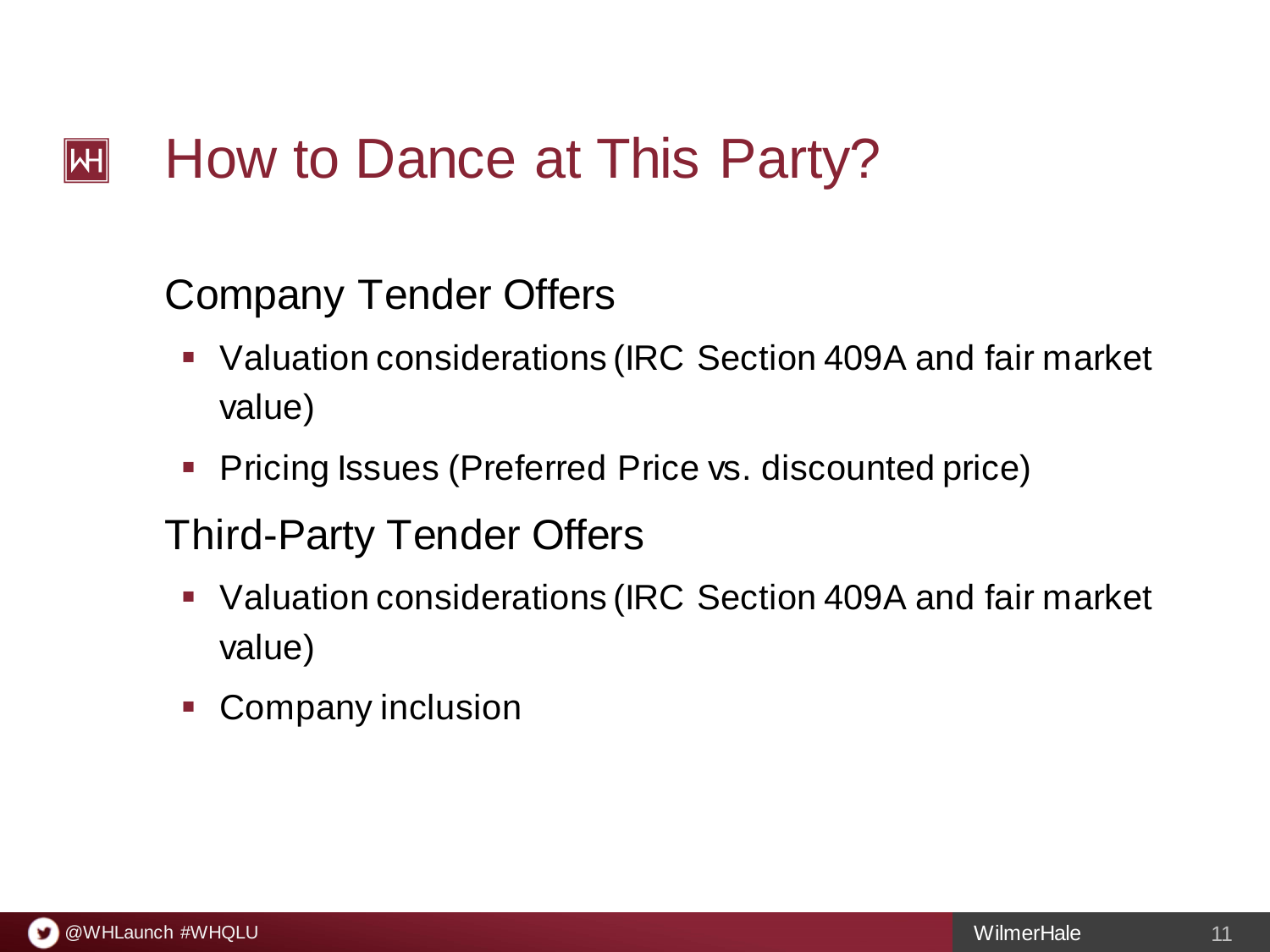

#### **MATCHING BUY-SIDE AND SELL-SIDE DEMAND**

Analyzing the offering size and the actual amount transacted shows that Third-Party offers had a higher alignment between buy-side and sell-side demand than Company Buybacks.

#### **THIRD PARTY** TENDER OFFERS (2017)

91%

91% of the total dollar value offered during all Third Party Tender Offers in 2017 was accepted by sellers

66% of the total dollar value offered during all Company Buyback transactions in 2017 was accepted by sellers

**COMPANY BUYBACKS** 

 $(2017)$ 

66%

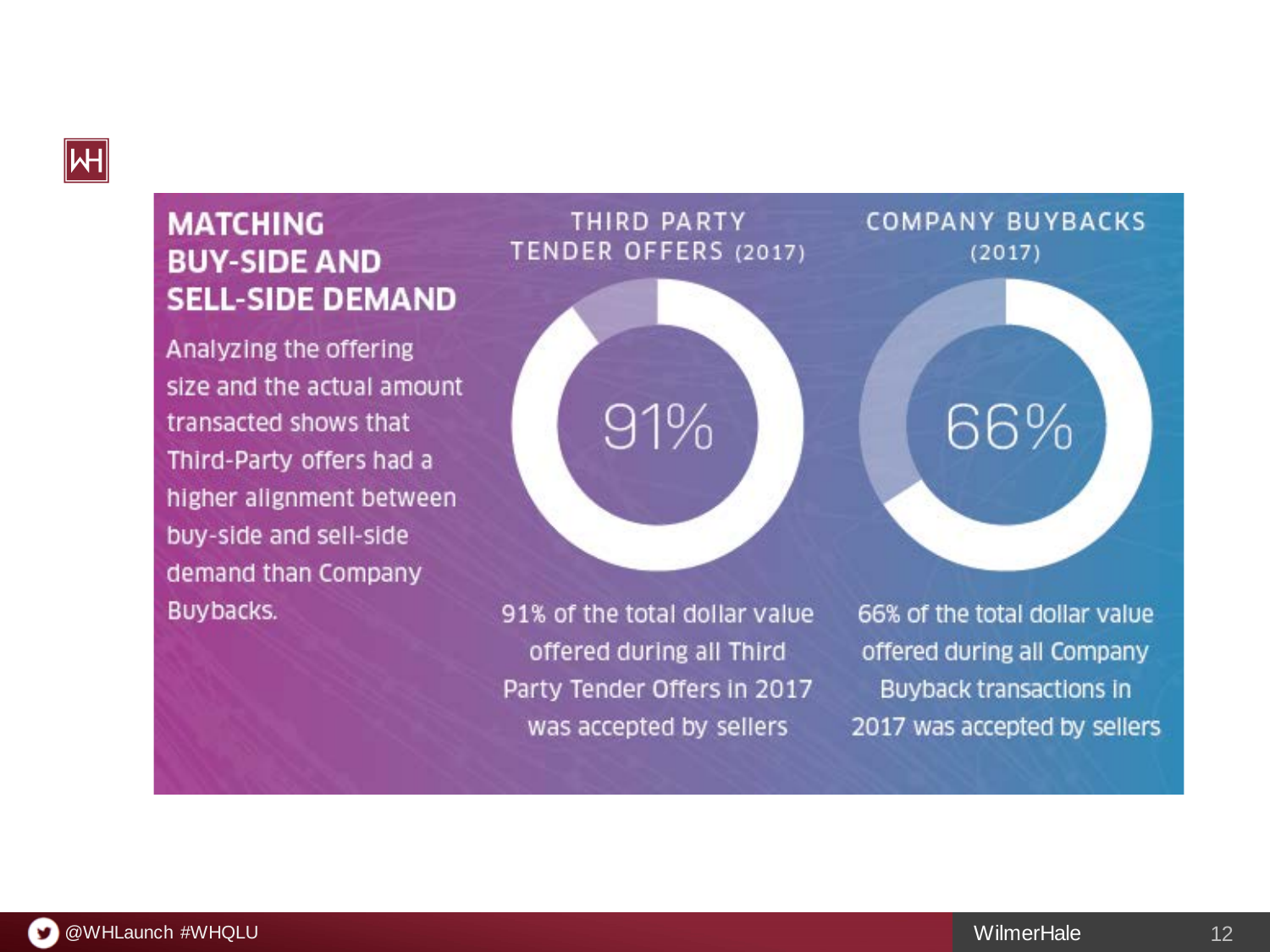#### What Else Is Important Here?  $|\mathsf{H}|$

- Timing, timing, timing (409A valuation)
- How large should a tender offer be to interesting to buyers?
- How much information can we give/get (these are private companies)
- Beware of confidentiality in Third-Party Tender offers
- Seller will most likely have to pay taxes on gain
- Impact on Small Business Stock Gain Exclusion (IRC Section1202 QSBS Treatment)
- Transfer restrictions (Right of First Refusal for Company or Investors)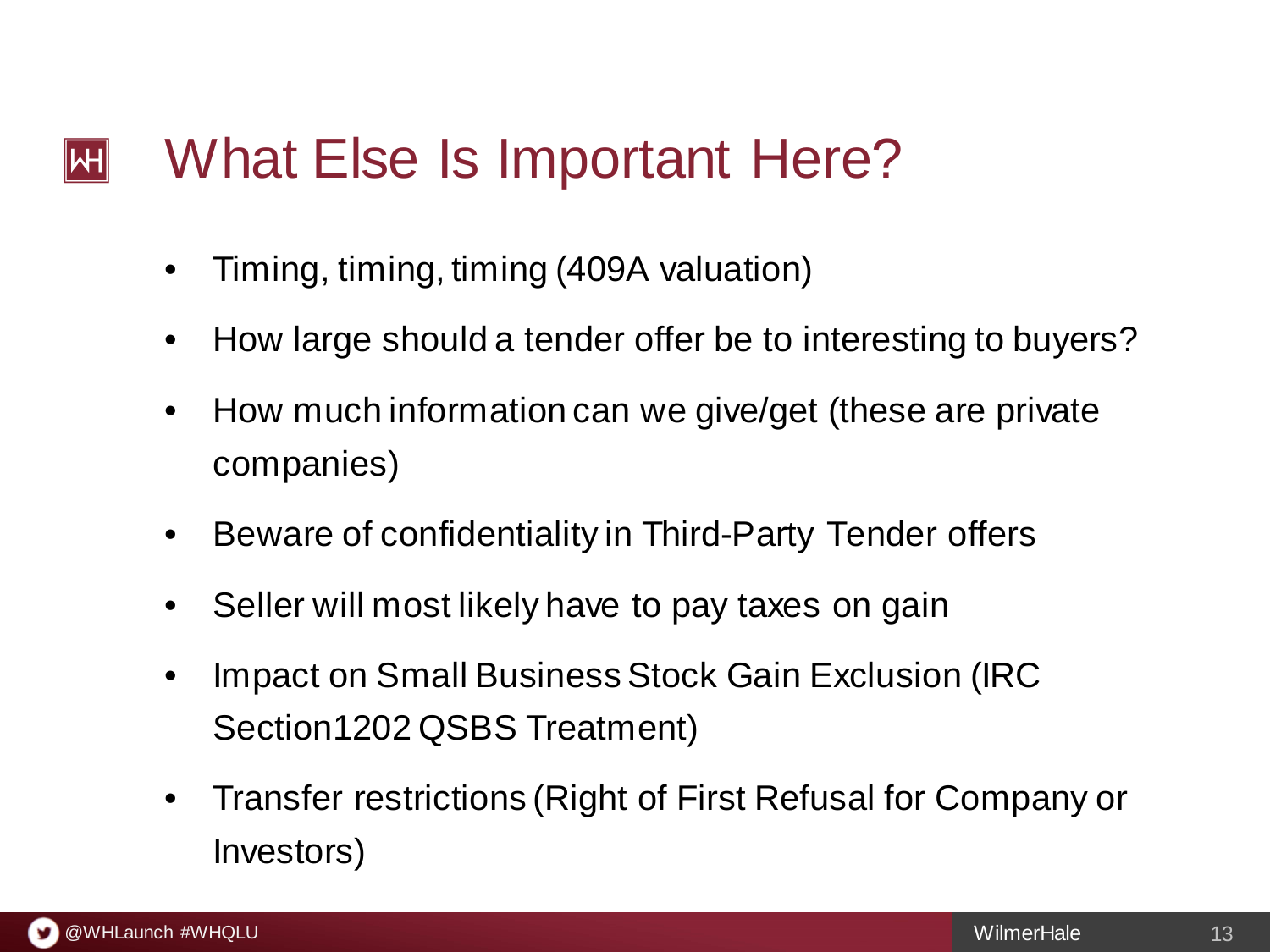#### What is a Tender Offer?  $\overline{H}$

- Offer to buy
- 10(b)5 liability
- 20 business day rule
- Exceptions
- Settlement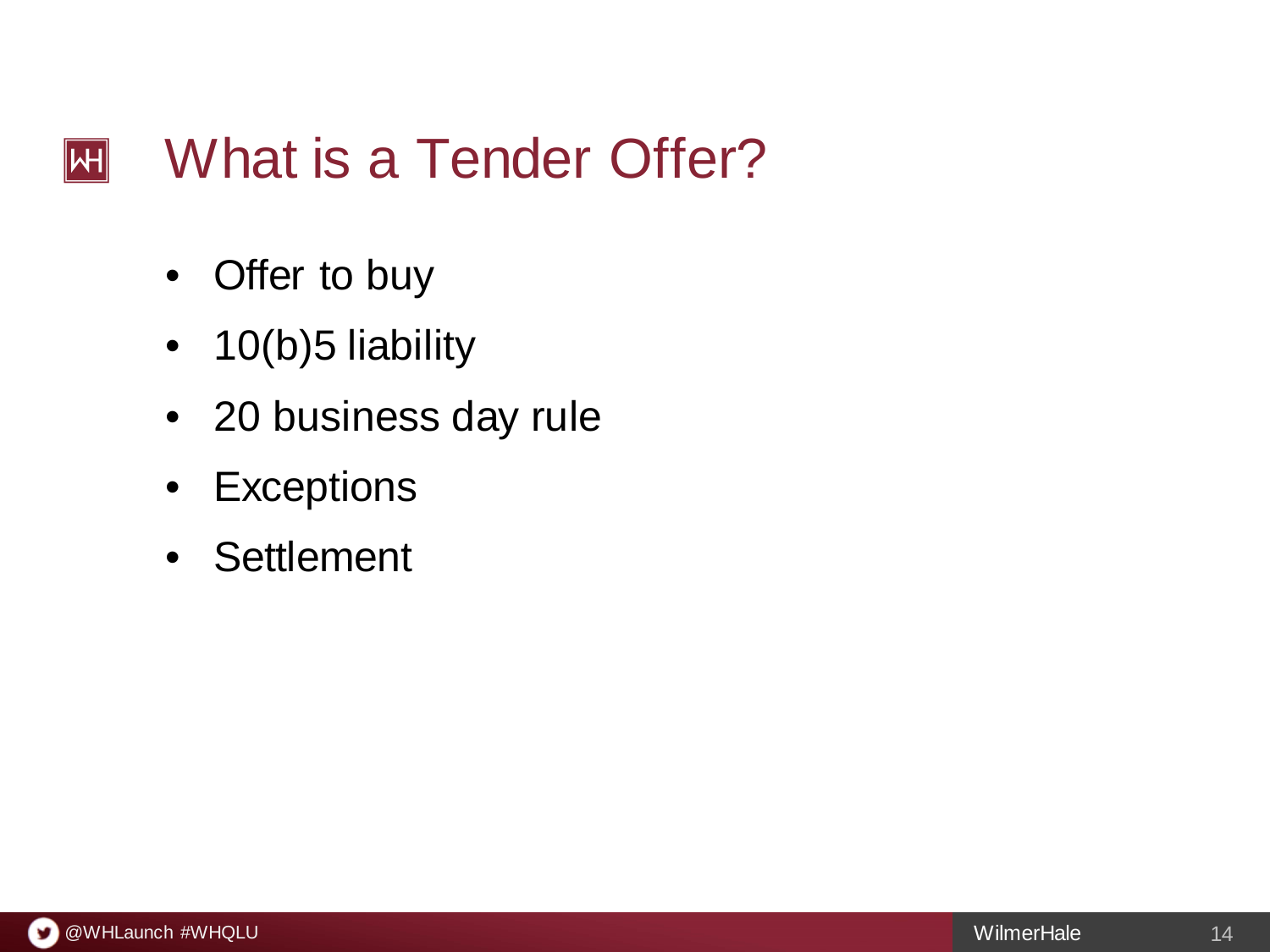## What Kinds of Rules Do We Have  $|\mathsf{H}|$ Around the Offering?

- Who is allowed to sell?
- Parameters around selling (record date, caps)
- Allocations if interest too high or low
- Timing and Pricing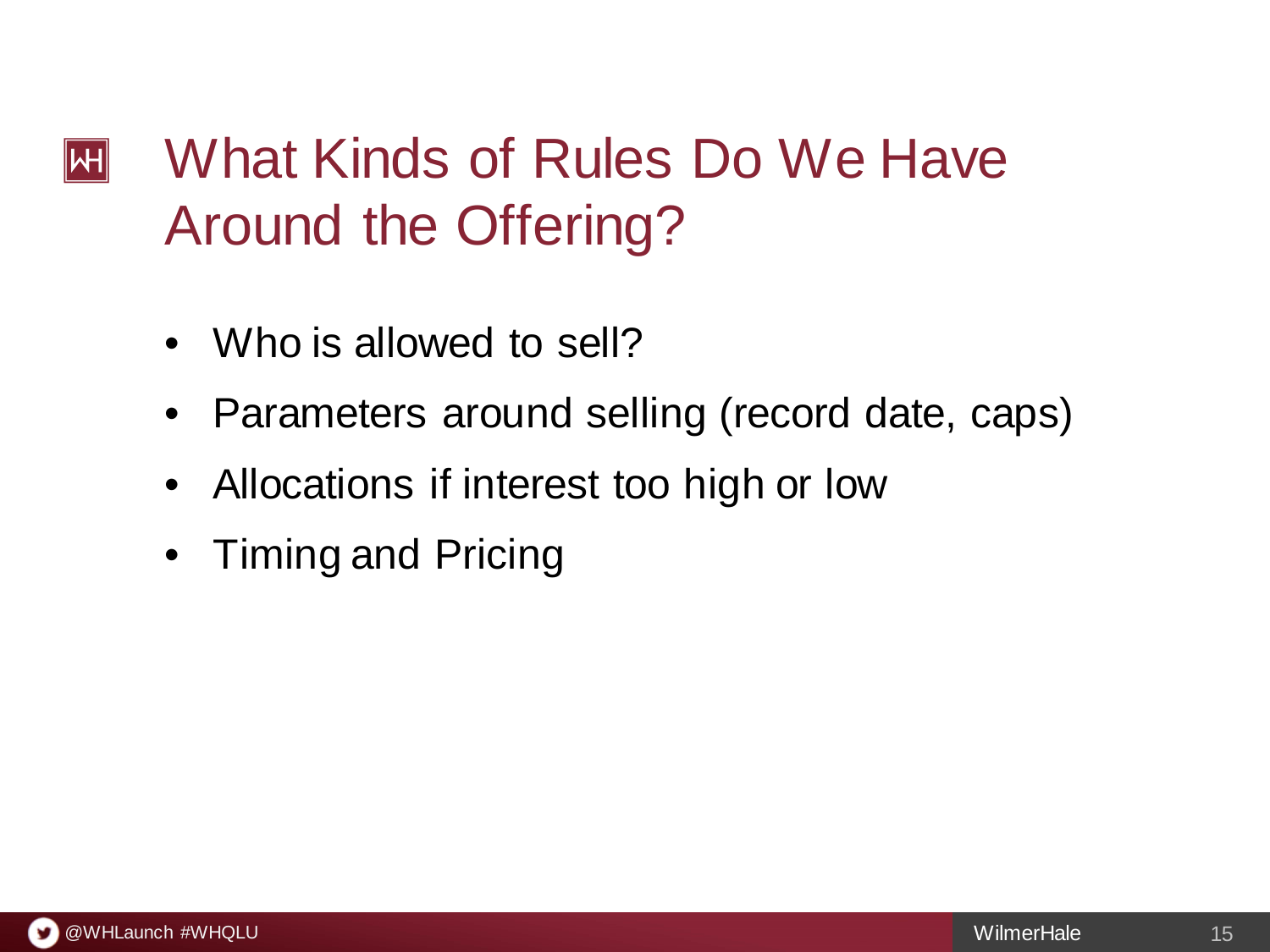#### One-Offs vs Tender Offers  $|\mathsf{H}|$

- One-Offs often used for founders
- Tender Offers more formal and broader reach
- Disclosures and documentation
- Company involvement
- Payment and Settlement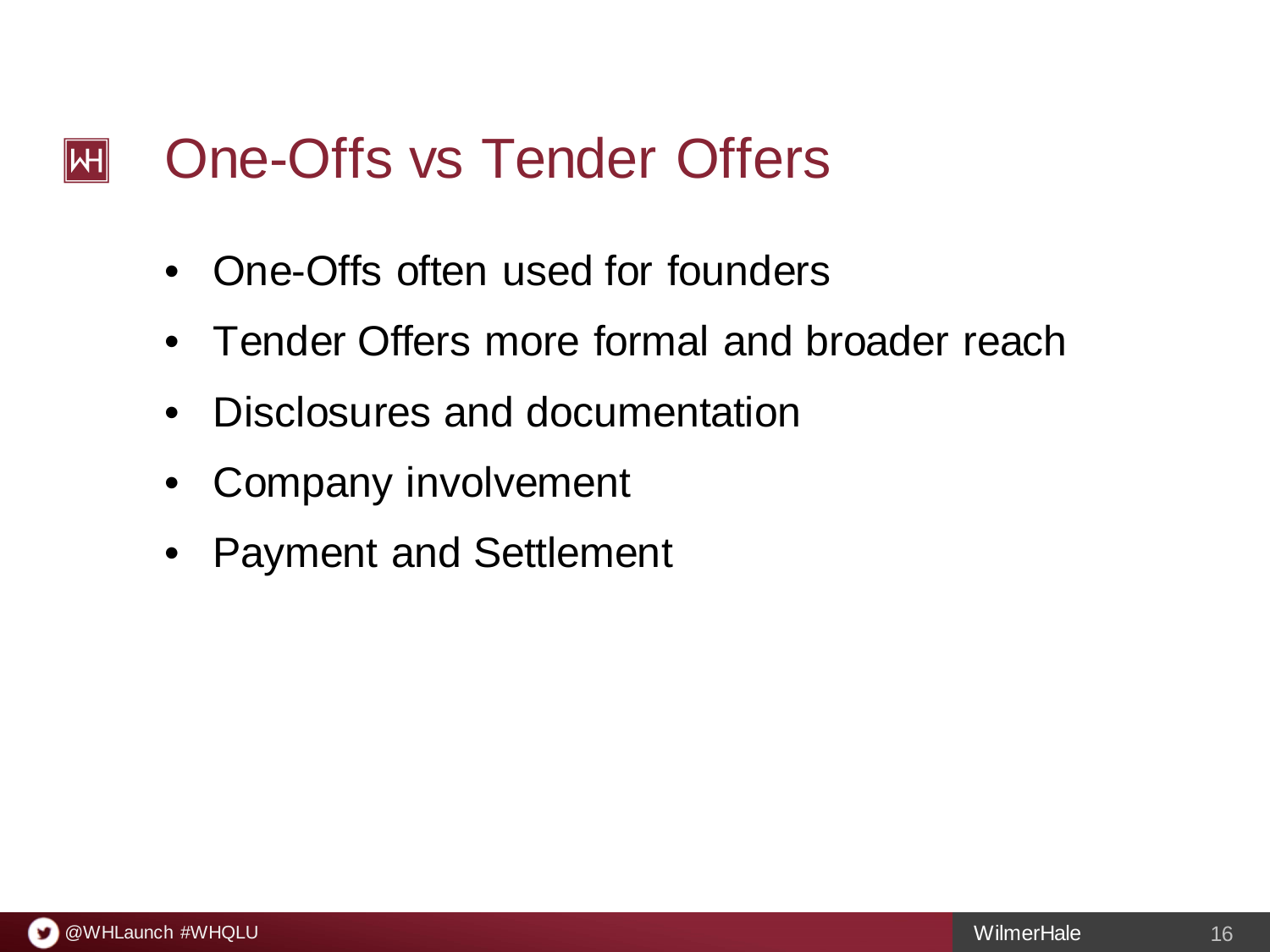#### Summary of Issues Around Secondaries  $|\mathsf{H}|$

- Identifying Need
- Devising a Plan
- Working on Implementation
- Communication and Execution
- Setting expectations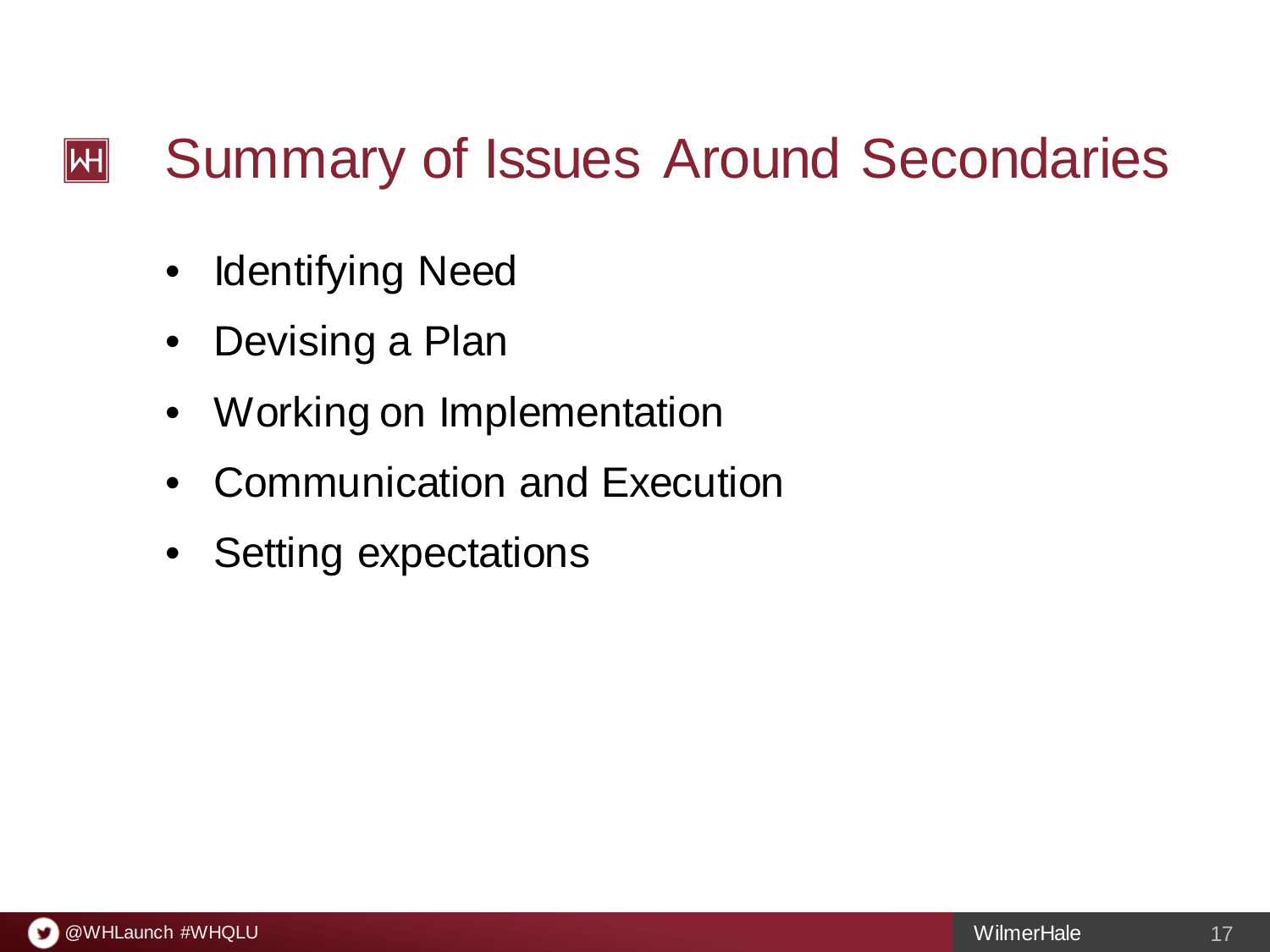

# **CASE STUDY & DISCUSSION**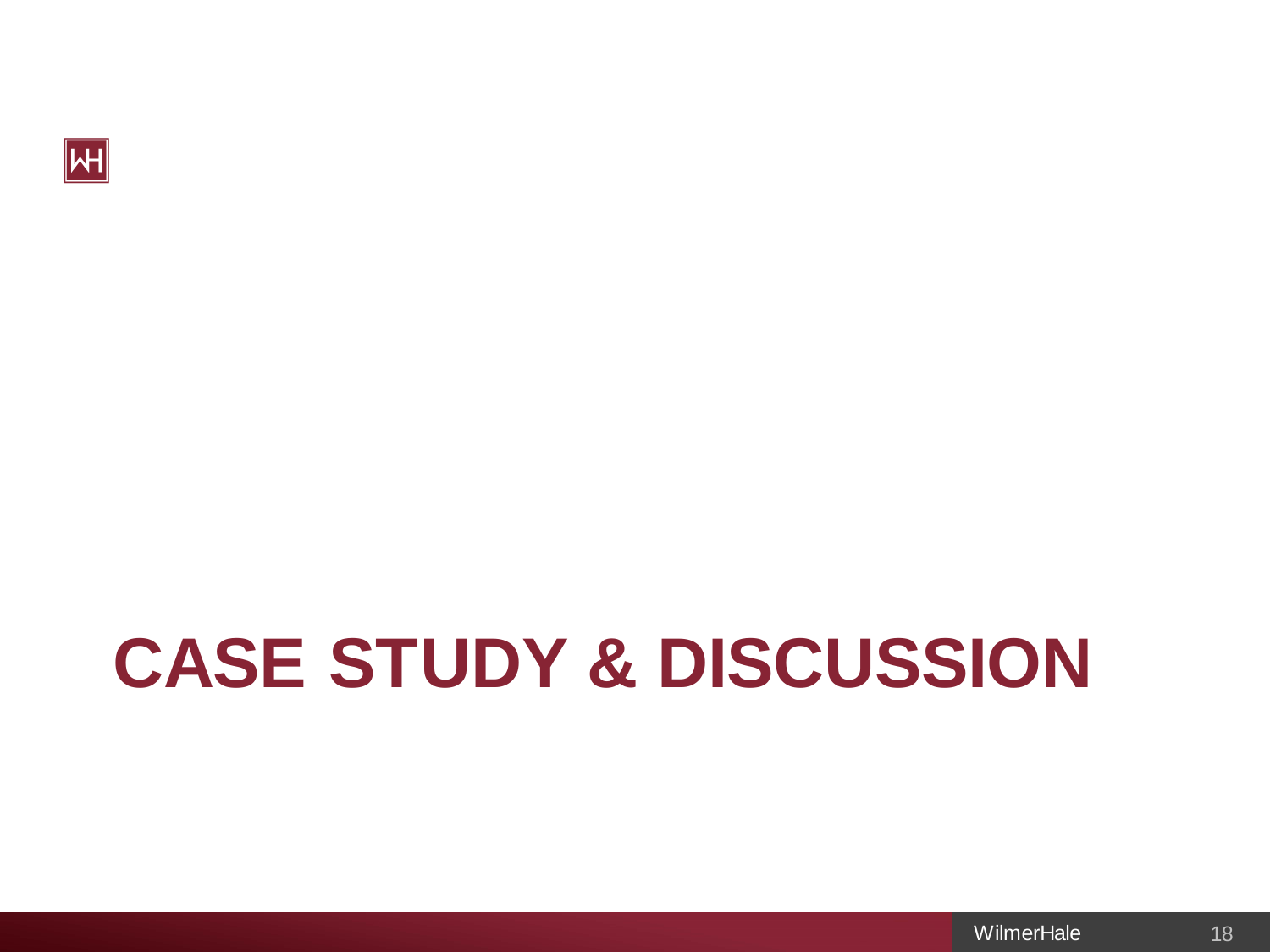### Case Study: Boston-based cybersecurity  $\left\Vert \mathsf{H}\right\Vert$ company

- \$600M valuation in a \$150M Series D round led by Softbank in mid-2017
- Three founders looking to take \$20M liquidity (roughly 20% of their common stock holdings)
- Company's Board is supportive of liquidity for three founders
	- Will provide information to potential investors they pre-approve
	- Management will meet with investors who show interest
	- Major investors state they will not exercise ROFR rights, although won't put it in writing
- Founders expectations are 15% discount to prior preferred valuation
- Founders sign Agreement with NPM for a 2% success-based fee
- NPM sends investment opportunity summary and link to data room to  $\sim$  25 buyers
- ~5 buyers moved forward to perform diligence on NPM platform
- A [Buyer] agreed to meet Founders pricing expectations and terms & contracts finalized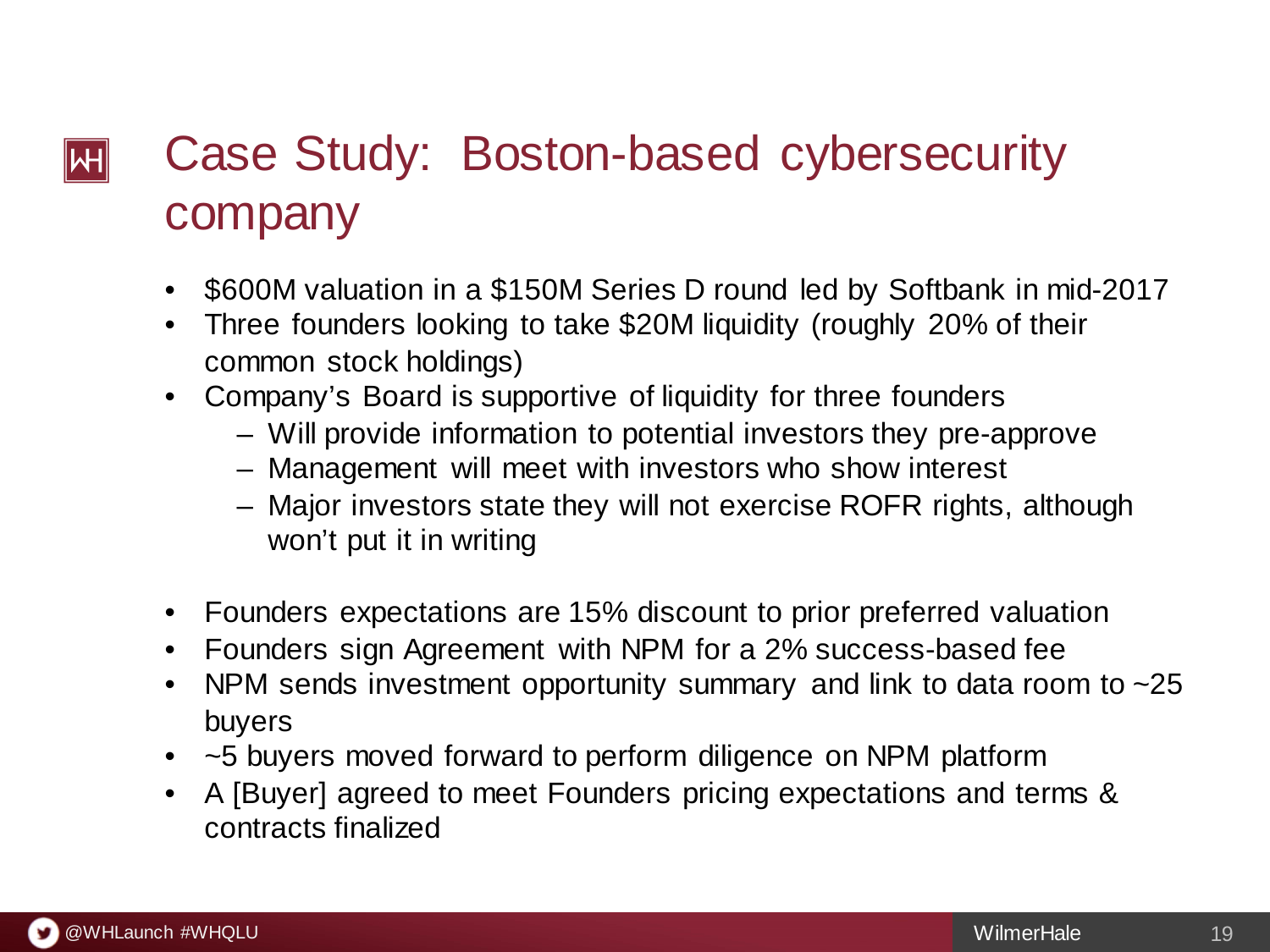

#### **David Gammell** Emerging Company Practice Co-Chair and Partner **WilmerHale** david.gammell@wilmerhale.com +1 617 526-6839

#### **Kevin Gsell**

Legal Channel Director Nasdaq Private Market Kevin.gsell@npm.com

#### **Daniel Zimmermann**

Partner WilmerHale daniel.zimmermann.@wilmerhale.com +1 650 858 6034

Wilmer Cutler Pickering Hale and Dorr LLP is a Delaware limited liability partnership. WilmerHale principal law offices: 60 State Street, Boston, Massachusetts 02109, +1 617 526 6000; 1875 Pennsylvania Avenue, NW, Washington, DC 20006, +1 202 663 6000. Our United Kingdom office is operated under a separate Delaware limited liability partnership of solicitors and registered foreign lawyers authorized and regulated by the Solicitors Regulation Authority (SRA No. 287488). Our professional rules can be found at www.sra.org.uk/solicitors/code-ofconduct.page. A list of partners and their professional qualifications is available for inspection at our UK office. In Beijing, we are registered to operate as a Foreign Law Firm Representative Office. This material is for general informational purposes only and does not represent our advice as to any particular set of facts; nor does it represent any undertaking to keep recipients advised of all legal developments. Prior results do not guarantee a similar outcome. © 2011-2018 Wilmer Cutler Pickering Hale and Dorr LLP